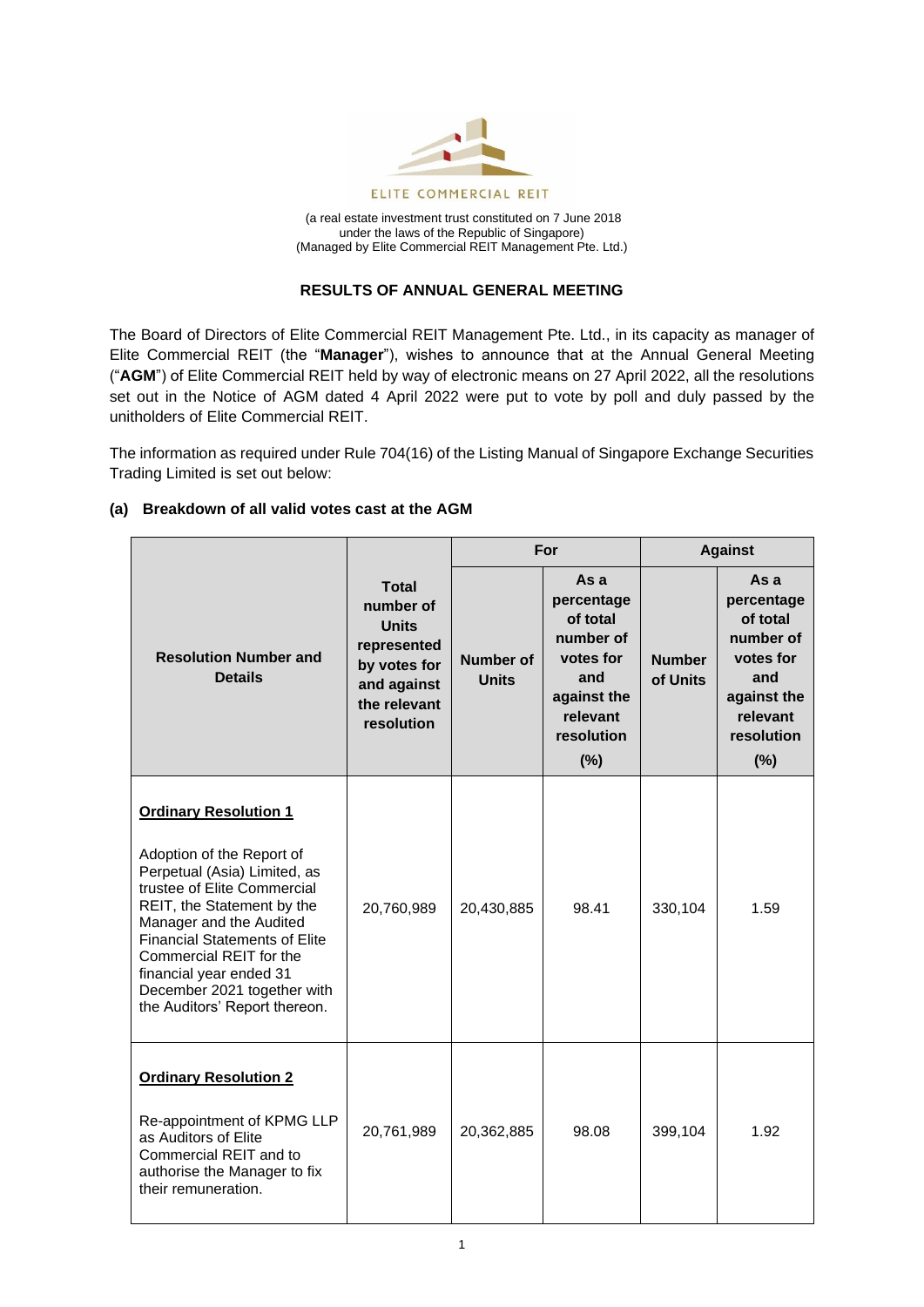|                                                                                                                                                                        |                                                                                                                       | For                       |                                                                                                                    | <b>Against</b>            |                                                                                                                    |
|------------------------------------------------------------------------------------------------------------------------------------------------------------------------|-----------------------------------------------------------------------------------------------------------------------|---------------------------|--------------------------------------------------------------------------------------------------------------------|---------------------------|--------------------------------------------------------------------------------------------------------------------|
| <b>Resolution Number and</b><br><b>Details</b>                                                                                                                         | <b>Total</b><br>number of<br><b>Units</b><br>represented<br>by votes for<br>and against<br>the relevant<br>resolution | Number of<br><b>Units</b> | As a<br>percentage<br>of total<br>number of<br>votes for<br>and<br>against the<br>relevant<br>resolution<br>$(\%)$ | <b>Number</b><br>of Units | As a<br>percentage<br>of total<br>number of<br>votes for<br>and<br>against the<br>relevant<br>resolution<br>$(\%)$ |
| <b>Ordinary Resolution 3</b><br>Authority for the Manager to<br>issue Units in Elite<br>Commercial REIT and to<br>make or grant Instruments<br>convertible into Units. | 20,760,989                                                                                                            | 20,344,885                | 98.00                                                                                                              | 416,104                   | 2.00                                                                                                               |

#### **(b) Details of parties who are required to abstain from voting on any resolution(s), including the number of Units held and the individual resolution(s) on which they are required to abstain from voting**

No party was required to abstain from voting on the resolutions put to vote at the AGM.

## **(c) Name of firm and/or person appointed as scrutineer:**

DrewCorp Services Pte Ltd was appointed as the independent scrutineer for the AGM.

BY ORDER OF THE BOARD Shaldine Wang Chief Executive Officer

## **Elite Commercial REIT Management Pte. Ltd.**

(Company registration no. 201925309R) as manager of Elite Commercial REIT

27 April 2022